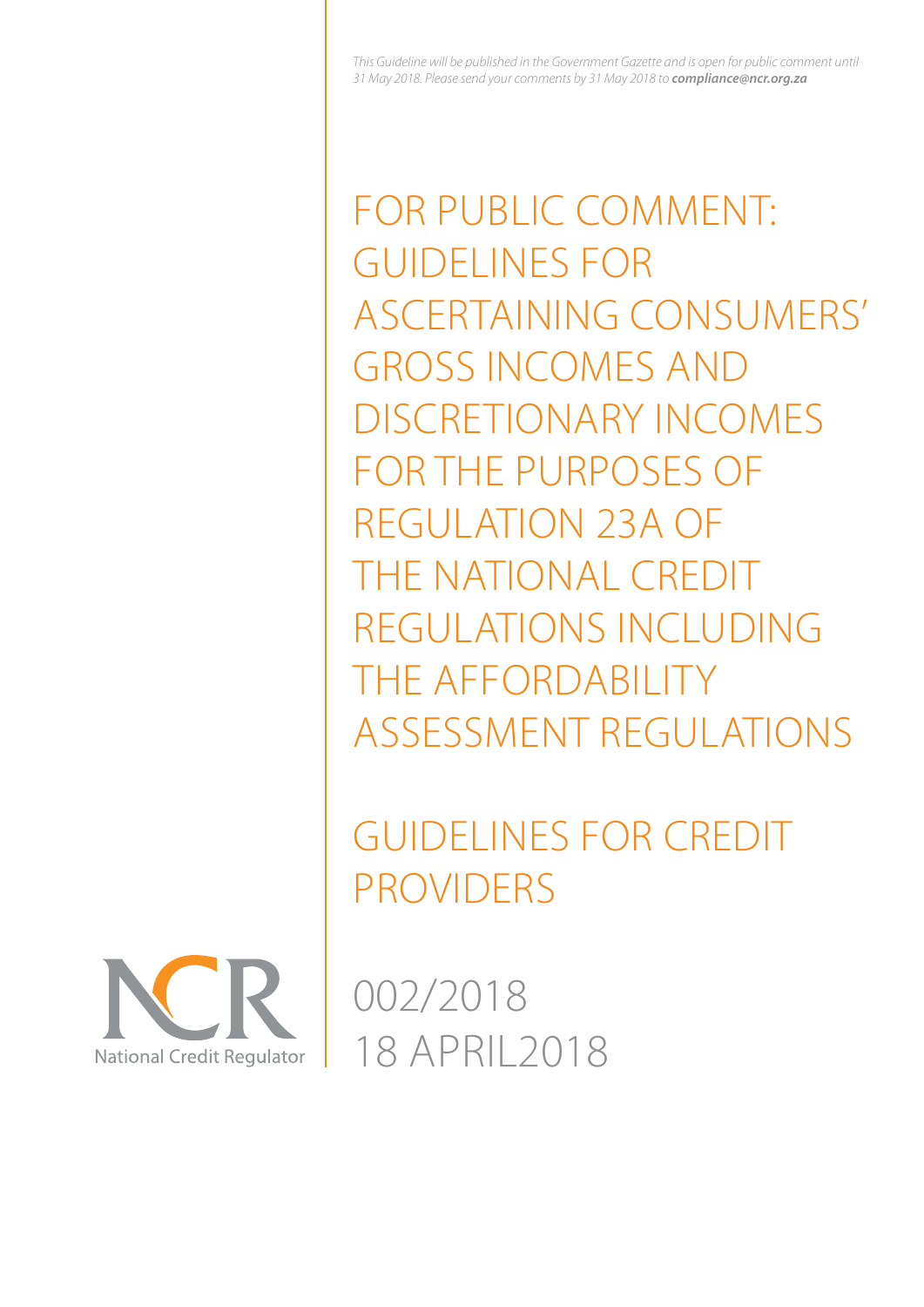## **1. Background**

- 1.1 The affordability assessment regulations came into effect in 2015. The regulations were preceded by a review of the weaknesses in affordability assessments conducted by the National Credit Regulator ("NCR"). The review established the following principles -
	- (a) credit should be extended to consumers on the basis of income that has been verified or validated;
	- (b) credit providers should make reference to consumers' credit records held by credit bureaux to determine consumers' debt obligations;
	- (c) minimum living expenses should be introduced according to consumers' gross income categories;
	- (d) consistency of consumers' income should be established.

These principles form the basis of the affordability assessment rules in the regulations

- 1.2.Regulation 23A(12)(a) states that when conducting the affordability assessment, the credit provider must calculate the consumer's discretionary income. Discretionary income is defined in regulation 1 as Gross Income less statutory deductions such as income tax, unemployment insurance fund contributions, maintenance payments, necessary expenses and less all other committed payment obligations disclosed by the consumer, including such as may appear from the consumer's credit records held by the credit bureaux, which income is the amount available to fund the proposed credit instalment.
- 1.3.Discretionary income is therefore the income that the consumer has to repay instalments under a credit agreement after making appropriate deductions from the consumer's gross income.
- 1.4. Regulation 23A(3) requires a credit provider to take practicable steps to assess the consumer or joint consumer's discretionary income to determine whether the consumer has the financial means and prospects to pay the proposed credit instalments.
- 1.5.Regulation 23A(9) requires a credit provider to utilise the minimum expense norms table broken down by monthly gross income when calculating the existing financial obligations of consumers. Regulation 23A(10)(a) requires credit providers to ascertain gross income when calculating the minimum expense norms applicable to consumers.
- 1.6. The regulations referred to above remain in force and have not been set aside by the court in Truworths & others v Minister of Trade and Industry & others. Credit providers are still required to ascertain consumers' gross incomes and discretionary incomes when conducting affordability assessments on credit applications.

## **2.Ascertaining consumers' gross income and calculating consumers' discretionary income**

- 2.1. Credit providers should ascertain consumers' gross incomes and discretionary incomes before extending credit to consumers. This is required by the regulations.
- 2.2.The gross income of a consumer who is employed in the formal sector of the economy should be ascertained with reference to such consumer's payslip. If the consumer has a bank account into which the consumer's salary is deposited, the consumer's net income can be ascertained with reference to the consumer's bank statement. Living expenses and debt obligations will then be deducted from the consumer's net income to ascertain the discretionary income. In order to establish the consistency of the consumer's income, three (3) months' bank statements or payslips should be obtained by credit providers. For this category of consumers, credit providers can use either payslips or bank statements to calculate the consumers' discretionary incomes.
- 2.3.Where the consumer has been employed for less than three (3) months, the credit provider should obtain the consumer's latest payslip at the time of the credit application, or a letter of employment confirmation from the employer detailing the salary and its frequency of payment or a bank statement showing the latest salary deposit.